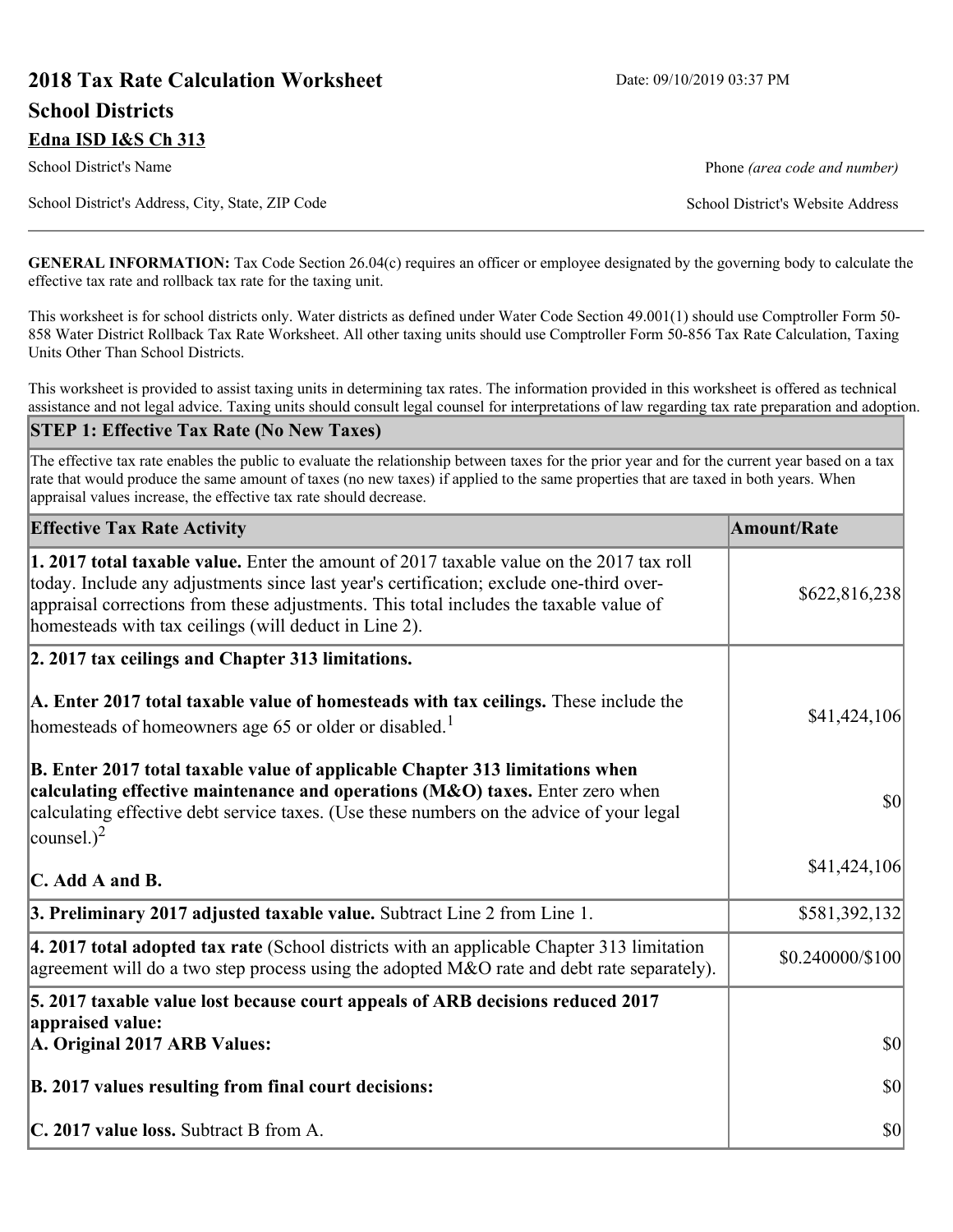| 6. 2017 taxable value, adjusted for court-ordered reductions. Add Line 3 and Line 5C.                                                                                                                                                                                                                                                                                                                                                                        | \$581,392,132 |
|--------------------------------------------------------------------------------------------------------------------------------------------------------------------------------------------------------------------------------------------------------------------------------------------------------------------------------------------------------------------------------------------------------------------------------------------------------------|---------------|
| 7. 2017 taxable value of property in territory the school deannexed after Jan. 1, 2017.<br>Enter the 2017 value of property in deannexed territory.                                                                                                                                                                                                                                                                                                          | <b>\$0</b>    |
| 8. 2017 taxable value lost because property first qualified for an exemption in 2018.<br>Note that lowering the amount or percentage of an existing exemption does not create a new<br>exemption or reduce taxable value. If the school district increased an original exemption, use<br>the difference between the original exempted amount and the increased exempted amount.<br>Do not include value lost due to freeport or goods-in-transit exemptions. |               |
| A. Absolute exemptions. Use 2017 market value:                                                                                                                                                                                                                                                                                                                                                                                                               | \$104,730     |
| <b>B. Partial exemptions.</b> 2018 exemption amount or 2018 percentage exemption times 2017<br>$\vert$ value:                                                                                                                                                                                                                                                                                                                                                | \$547,367     |
| C. Value loss. Add A and B.                                                                                                                                                                                                                                                                                                                                                                                                                                  | \$652,097     |
| 9. 2017 taxable value lost because property first qualified for agricultural appraisal (1-<br>d or 1-d-1), timber appraisal, recreational/scenic appraisal or public access airport<br>special appraisal in 2018. Use only properties that qualified in 2018 for the first time; do<br>not use properties that qualified in 2017.                                                                                                                            |               |
| A. 2017 market value:                                                                                                                                                                                                                                                                                                                                                                                                                                        | $ 10\rangle$  |
| B. 2018 productivity or special appraised value:                                                                                                                                                                                                                                                                                                                                                                                                             | \$0           |
| C. Value loss. Subtract B from A.                                                                                                                                                                                                                                                                                                                                                                                                                            | $ 10\rangle$  |
| 10. Total adjustments for lost value. Add Lines 7, 8C and 9C.                                                                                                                                                                                                                                                                                                                                                                                                | \$652,097     |
| 11. 2017 adjusted taxable value. Subtract Line 10 from Line 6.                                                                                                                                                                                                                                                                                                                                                                                               | \$580,740,035 |
| <b>12. Adjusted 2017 taxes.</b> Multiply Line 4 by Line 11 and divide by \$100.                                                                                                                                                                                                                                                                                                                                                                              | \$1,393,776   |
| [13. Taxes refunded for years preceding tax year 2017. Enter the amount of taxes refunded]<br>by the district for tax years preceding tax year 2017. Types of refunds include court<br>decisions, corrections and payment errors. Do not include refunds for tax year 2017. This<br>line applies only to tax years preceding tax year 2017.                                                                                                                  | \$18,034      |
| 14. Adjusted 2017 taxes with refunds. Add Lines 12 and 13.                                                                                                                                                                                                                                                                                                                                                                                                   | \$1,411,810   |
| 15. Total 2018 taxable value on the 2018 certified appraisal roll today. This value<br>includes only certified values and includes the total taxable value of homesteads with tax<br>ceilings (will deduct in Line 17). These homesteads include homeowners age 65 or older or<br>disabled.                                                                                                                                                                  |               |
| A. Certified values only: <sup>3</sup>                                                                                                                                                                                                                                                                                                                                                                                                                       | \$608,158,079 |
| <b>B. Pollution control and energy storage exemption:</b> Deduct the value of property<br>exempted for the current tax year for the first time as pollution control or energy storage<br>system property:                                                                                                                                                                                                                                                    | $S-0$         |
| <b>C. Total value.</b> Subtract B from A.                                                                                                                                                                                                                                                                                                                                                                                                                    | \$608,158,079 |
|                                                                                                                                                                                                                                                                                                                                                                                                                                                              |               |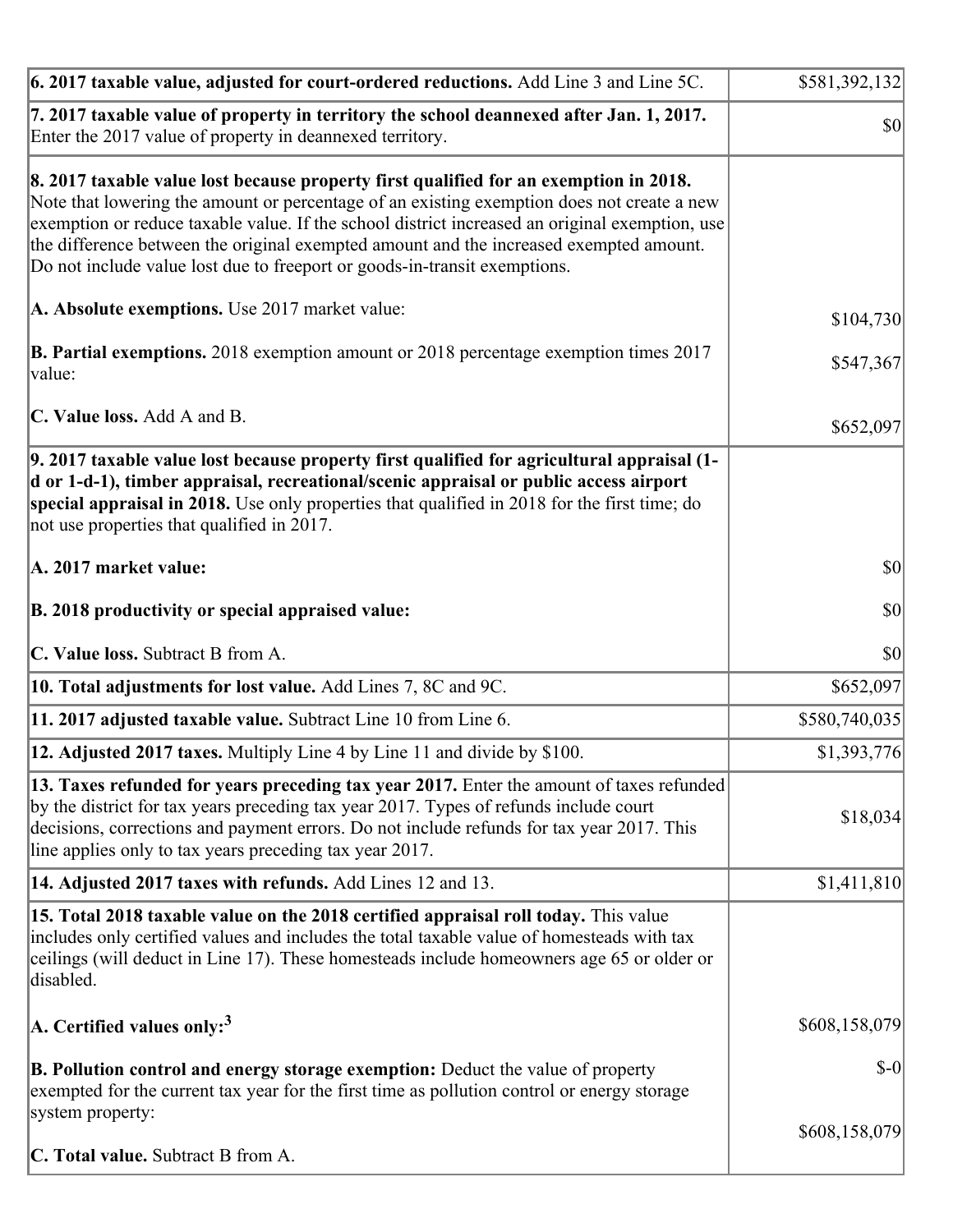| 16. Total value of properties under protest or not included on certified appraisal roll.                                                                                                                                                                                                                                                                                                                                                                                                                                                                                                                                                                                                                  |                  |
|-----------------------------------------------------------------------------------------------------------------------------------------------------------------------------------------------------------------------------------------------------------------------------------------------------------------------------------------------------------------------------------------------------------------------------------------------------------------------------------------------------------------------------------------------------------------------------------------------------------------------------------------------------------------------------------------------------------|------------------|
| A. 2018 taxable value of properties under protest. The chief appraiser certifies a list of<br>properties still under ARB protest. The list shows the appraisal district's value and the<br>taxpayer's claimed value, if any, or an estimate of the value if the taxpayer wins. For each of<br>the properties under protest, use the lowest of these values. Enter the total value.                                                                                                                                                                                                                                                                                                                        | <b>\$0</b>       |
| B. 2018 value of properties not under protest or included on certified appraisal roll.<br>The chief appraiser gives school districts a list of those taxable properties that the chief<br>appraiser knows about, but are not included in the appraisal roll certification. These<br>properties are not on the list of properties that are still under protest. On this list of<br>properties, the chief appraiser includes the market value, appraised value and exemptions for<br>the preceding year and a reasonable estimate of the market value, appraised value and<br>exemptions for the current year. Use the lower market, appraised or taxable value (as<br>appropriate). Enter the total value. | $ 10\rangle$     |
| C. Total value under protest or not certified: Add A and B.                                                                                                                                                                                                                                                                                                                                                                                                                                                                                                                                                                                                                                               | $ 10\rangle$     |
| 17. 2018 tax ceilings and Chapter 313 limitations.<br>A. Enter 2018 total taxable value of homesteads with tax ceilings. These include the<br>homesteads of homeowners age 65 or older or disabled. <sup>4</sup>                                                                                                                                                                                                                                                                                                                                                                                                                                                                                          | \$46,910,841     |
| B. Enter 2018 total taxable value of applicable Chapter 313 limitations when<br>calculating effective M&O taxes. Enter zero when calculating effective debt service taxes.<br>(Use these numbers on the advice of your legal counsel.) <sup>5</sup>                                                                                                                                                                                                                                                                                                                                                                                                                                                       | \$0              |
| C. Add A and B.                                                                                                                                                                                                                                                                                                                                                                                                                                                                                                                                                                                                                                                                                           | \$46,910,841     |
| 18. 2018 total taxable value. Add Lines 15C and 16C. Subtract Line 17C.                                                                                                                                                                                                                                                                                                                                                                                                                                                                                                                                                                                                                                   | \$561,247,238    |
| 19. Total 2018 taxable value of properties in territory annexed after Jan. 1, 2017.<br>Include both real and personal property. Enter the 2018 value of property in territory<br>annexed by the school district.                                                                                                                                                                                                                                                                                                                                                                                                                                                                                          | \$0              |
| 20. Total 2018 taxable value of new improvements and new personal property located<br>in new improvements. New means the item was not on the appraisal roll in 2017. New<br>additions to existing improvements may be included if the appraised value can be<br>determined. New personal property in a new improvement must have been brought into the<br>school district after Jan. 1, 2017, and be located in a new improvement.                                                                                                                                                                                                                                                                        | \$5,549,679      |
| 21. Total adjustments to the 2018 taxable value. Add Lines 19 and 20.                                                                                                                                                                                                                                                                                                                                                                                                                                                                                                                                                                                                                                     | \$5,549,679      |
| 22. 2018 adjusted taxable value. Subtract Line 21 from Line 18.                                                                                                                                                                                                                                                                                                                                                                                                                                                                                                                                                                                                                                           | \$555,697,559    |
| <b>23. 2018 effective tax rate.</b> Divide Line 14 by Line 22 and multiply by \$100.                                                                                                                                                                                                                                                                                                                                                                                                                                                                                                                                                                                                                      | \$0.254060/\$100 |
| 24. 2018 effective tax rate for ISDs with Chapter 313 Limitations. Add together the<br>effective tax rates for M&O and debt service for those school districts that participate in an<br>applicable Chapter 313 limitations agreement.                                                                                                                                                                                                                                                                                                                                                                                                                                                                    | \$1.305000/\$100 |

 $2$ Tex. Tax Code Section 26.012(6)

<sup>&</sup>lt;sup>3</sup>Tex. Tax Code Section 26.012(6)

 ${}^{4}$ Tex. Tax Code Section 26.012(6)(A)(i)

 $5$ Tex. Tax Code Section 26.012(6)(A)(ii)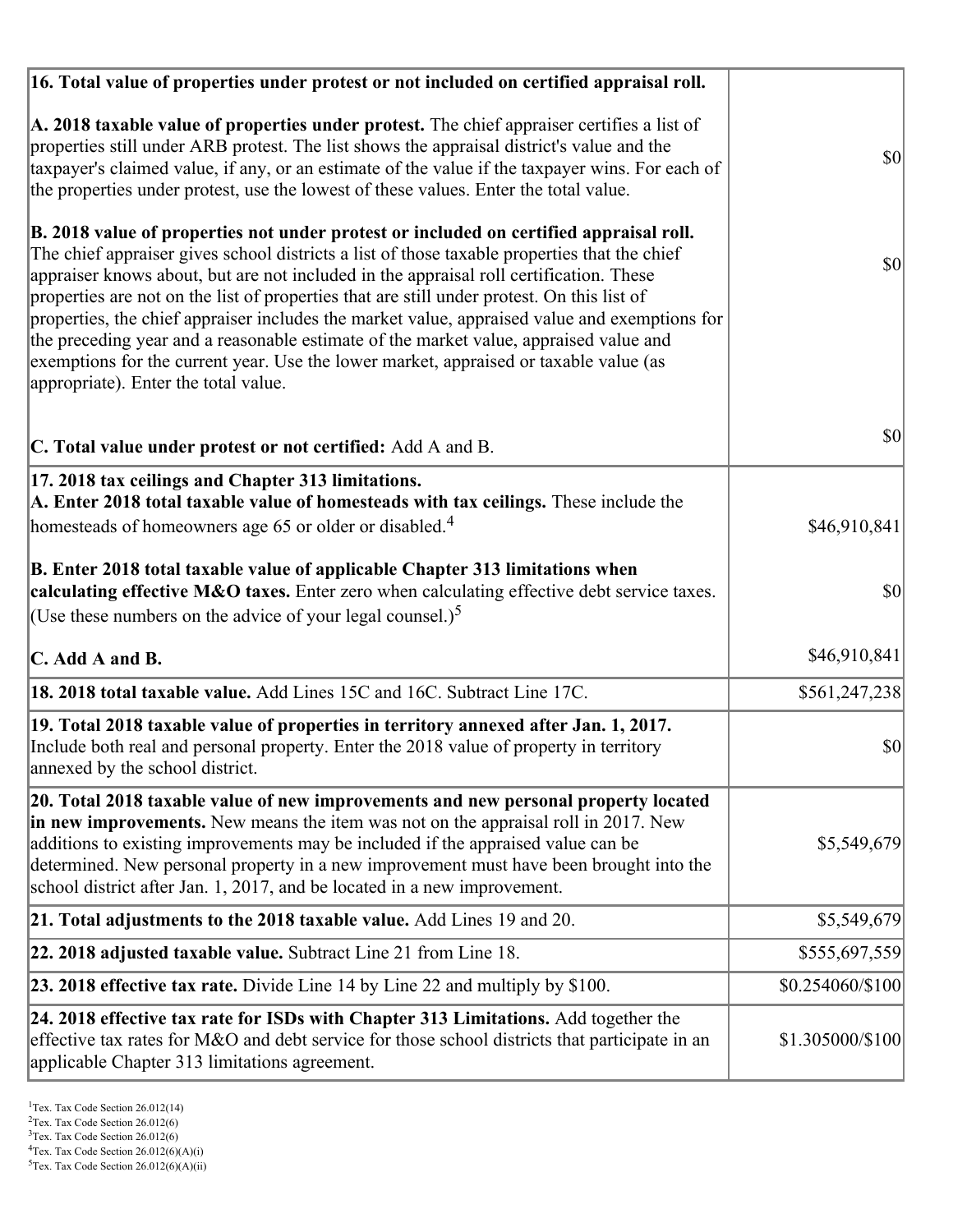## **STEP 2: Rollback Tax Rate**

Most school districts calculate a rollback tax rate that is split into two separate rates:

- 1. **Maintenance and Operations (M&O):** School districts must use the lesser amount of the following methods to calculate the M&O rate:
	- Four cents (\$0.04) PLUS current year's compression rate multiplied by \$1.50 (usually \$1) PLUS any additional cents approved by voters at a 2006 or subsequent rollback election; OR
	- Current year's compression rate multiplied by six cents (usually four cents) PLUS effective M&O rate which includes school formula funding calculations.<sup>6</sup>
- 2. **Debt:** The debt tax rate includes the debt service necessary to pay the school district's debt payments in the coming year. This rate accounts for principal and interest on bonds and other debt secured by property tax revenue.

In most cases the rollback tax rate exceeds the effective tax rate, but occasionally decreases in a school district's debt service will cause the effective tax rate to be higher than the rollback tax rate.

| <b>Rollback Tax Rate Activity</b>                                                                                                                                                                                                                                                                                                                                        | <b>Amount/Rate</b> |
|--------------------------------------------------------------------------------------------------------------------------------------------------------------------------------------------------------------------------------------------------------------------------------------------------------------------------------------------------------------------------|--------------------|
| 25. Maintenance and operations (M&O) tax rate. Enter \$1.50 OR the 2005 adopted<br>M&O rate if voters approved a rate higher than \$1.50.                                                                                                                                                                                                                                | \$1.500000/\$100   |
| $26.$ Multiply line 25 times $0.6667$                                                                                                                                                                                                                                                                                                                                    | \$1.0000/\$100     |
| 27. 2018 rollback $M&O$ rate. Use the lesser of the M $&O$ rate as calculated in Tax Code<br>Section $26.08(n)(2)(A)$ and (B).                                                                                                                                                                                                                                           | \$1.040000/\$100   |
| 28. Total 2018 debt to be paid with property tax revenue.<br>Debt means the interest and principal that will be paid on debts that:<br>$(1)$ Are paid by property taxes,<br>$(2)$ Are secured by property taxes,<br>$(3)$ Are scheduled for payment over a period longer than one year, and<br>$(4)$ Are not classified in the school district's budget as M&O expenses. |                    |
| A. Debt includes contractual payments to other school districts that have incurred debt on<br>behalf of this school district, if those debts meet the four conditions above. Include only<br>amounts that will be paid from property tax revenue. Do not include appraisal district budget<br>payments. Enter debt amount:                                               | \$1,414,988        |
| B. Subtract unencumbered fund amount used to reduce total debt.                                                                                                                                                                                                                                                                                                          | \$148,318          |
| C. Subtract state aid received for paying principal and interest on debt for facilities through<br>the existing debt allotment program and/or instructional facilities allotment program.                                                                                                                                                                                | \$31,926           |
| D. Adjust debt: Subtract B and C from A.                                                                                                                                                                                                                                                                                                                                 | \$1,234,744        |
| 29. Certified 2017 excess debt collections. Enter the amount certified by the collector.                                                                                                                                                                                                                                                                                 | $ 10\rangle$       |
| 30. Adjusted 2018 debt. Subtract line 29 from line 28D.                                                                                                                                                                                                                                                                                                                  | \$1,234,744        |
| 31. Certified 2018 anticipated collection rate. Enter the rate certified by the collector. If<br>the rate is 100 percent or greater, enter 100 percent.                                                                                                                                                                                                                  | 97.00%             |
| 32. 2018 debt adjusted for collections. Divide line 30 by line 31.                                                                                                                                                                                                                                                                                                       | \$1,272,932        |
| 33. 2018 total taxable value. Enter amount on line 18.                                                                                                                                                                                                                                                                                                                   | \$561,247,238      |
| 34. 2018 debt tax rate. Divide line 32 by line 33 and multiply by \$100.                                                                                                                                                                                                                                                                                                 | \$0.226804/\$100   |
| 35. 2018 rollback tax rate. Adds lines 27 and 34.                                                                                                                                                                                                                                                                                                                        | \$1.266804/\$100   |